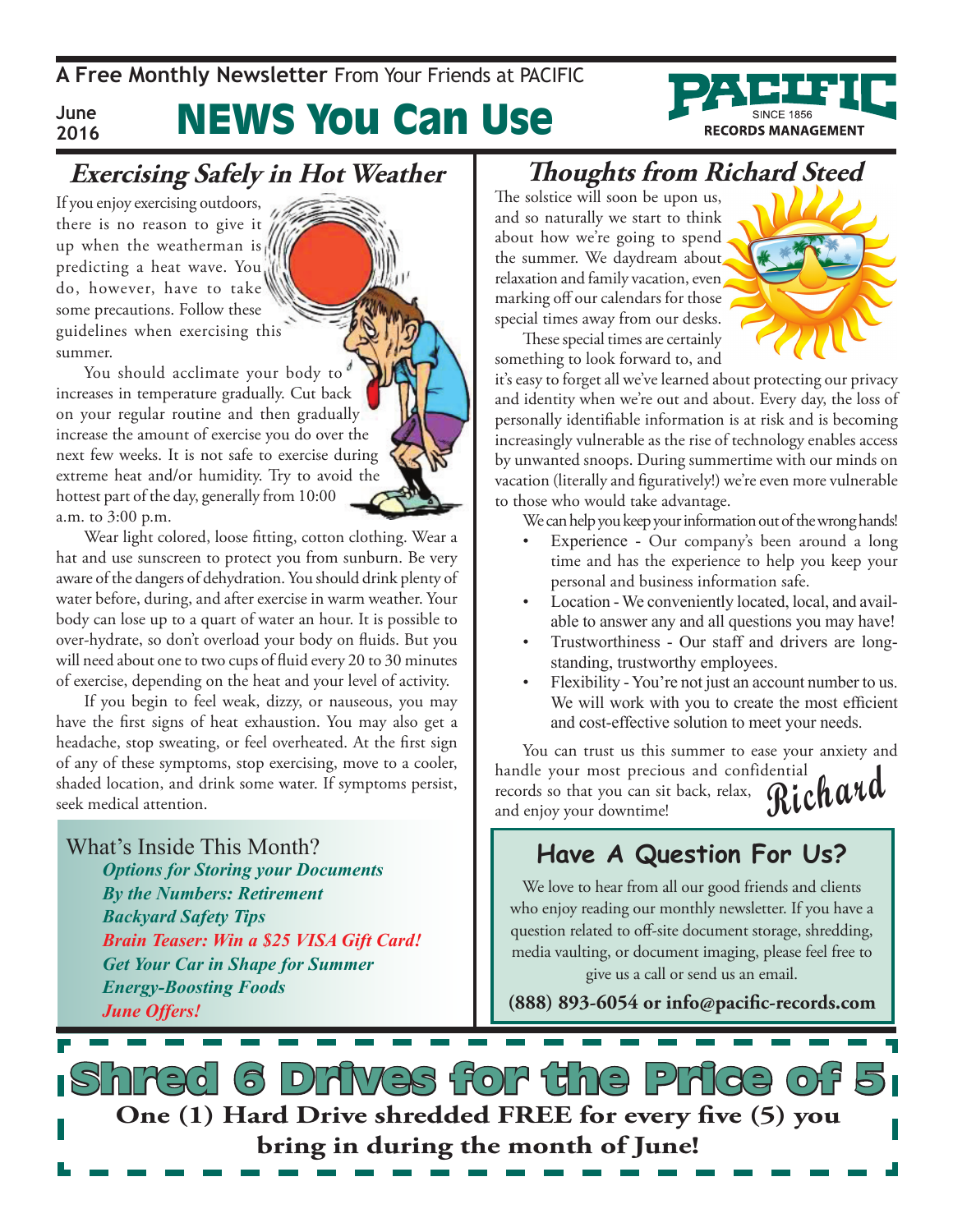### **Options for Storing your Documents Electronically**

If you're considering scanning your paper records, you'll need an electronic storage solution. Fortunately, you have several options at your disposal. One choice is storing your documents on a flash drive, a low-cost, portable form of electronic storage; simply plug the drive into your computer to save your documents. The problem with this electronic storage option is that flash drives are easily lost and stolen, increasing identity theft and privacy breach risks. External hard drives are just as portable as flash drives, but have more storage capacity. As with a flash drive, though, an external hard drive is susceptible to theft, neglect and damage.

The most secure and reliable electronic storage option is an enterprise content management (ECM) or electronic document management (EDM) system. Your scanned images can be seamlessly merged into these easily-searchable, centralized digital databases which live either in the cloud or on a local server. After prepping, indexing and scanning your documents, your provider exports them into your preferred application or their proprietary, web-based electronic document management system. Both options enable your electronic documents to be encrypted for advanced privacy protection. ECM and EDM systems lets your electronic documents be quickly and securely retrieved and distributed from anywhere, any time with the click of a mouse.

Call us. We can help you choose an electronic document storage solution that meets your information access needs and budget.

*All the statistics in the world can't measure the warmth of a smile.* —Chris Hart

## **June Service Awards** Celebrating Pacific Employee Anniversaries **14 years** Carmen Rutz: **12 years** Bernie Hamby **12years** Gurmit Singh **5 years** Dallin Woodruff

## **June Holidays and Events**

#### **Daily Observances:**

1 National Running Day 1 Global Day of Parents 3 National Donut Day 4 National Trails Day 5 World Environment Day 6 National Yo-Yo Day 8 World Oceans Day 9 International Archives Day 12 Multicultural American Child Awareness Day 12 World Day Against Child Labor 14 Flag Day 14 World Blood Donor Day 15 Nature Photography Day 15 Native American Citizenship Day 15 World Elder Abuse Awareness Day 16 Recess at Work Day 17 World Day to Combat Desertification and Drought 18 World Juggling Day 19 Father's Day 19 World Sauntering Day 20 First Day of Summer 20 World Refugee Day 21 Go Skateboarding Day 22 Baby Boomers Recognition Day 23 International Widows' Day 24 Take Your Dog to Work Day 25 Great American Backyard Campout 26 Log Cabin Day 27 PTSD Awareness Day 28 National Columnists Day 30 National Handshake Day **Weekly Observances:** 4-11 International Clothesline Week 5-11 Bed Bug Awareness Week 5-11 National Business Etiquette Week 6-12 National Automotive Service Professionals Week 9-16 National Nursing Assistants Week 12-18 National Flag Week 13-20 National Hermit Week 19-25 Carpenter Ant Awareness Week 19-25 Lightning Safety Awareness Week 20-26 Meet a Mate Week **Monthly Observances:** International Men's Month International Surf Music Month Effective Communications Month

Adopt a Shelter Cat Month

African-American Music appreciation Month

Audiobook Appreciation Month

The material contained in this newsletter is for informational purposes only and is based upon sources believed to be reliable and authoritative; however, it has not been independently verified by us. This newsletter should not be construed as offering professional advice. For guidance on a specific matter, please consult a qualified professional.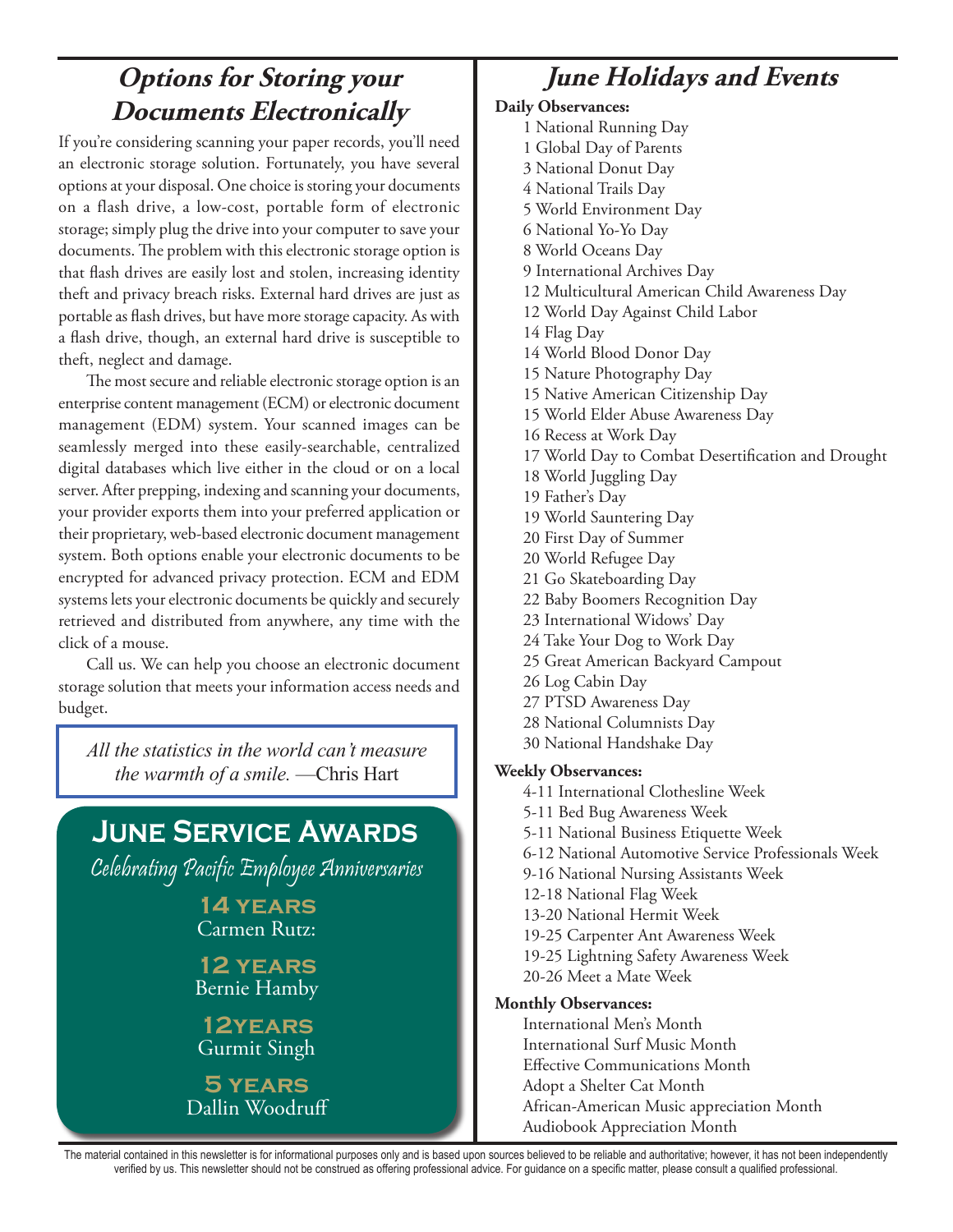## PacBlog **The Top Reasons to Outsource**

**Your Shredding and Destruction.**

PacBlog is the monthly web log of Pacific Records Storage To read this month's installment, please click the title below.

> [http://pacific-records.com/the-top-reasons](http://pacific-records.com/the-top-reasons-to-outsource-your-shredding-and-destruction)[to-outsource-your-shredding-and-destruction](http://pacific-records.com/the-top-reasons-to-outsource-your-shredding-and-destruction)

You may also access the PacBlog at the URL below. There you will find this month's installment along with archives of previous installments.

**http://pacific-records.com/category/pacnews**

## **By the Numbers: Retirement**

- The average age of retirement in the United States is 63.
- About 13 percent of the U.S. population is aged 65 or over.
- The average savings of a 50 year old American is \$43,000.
- Over 6,100 Americans turn 65 every day.
- The average length of retirement is 18 years.

*Sources: US Census Bureau, Bankrate*

## **Do You Want To Win A \$25 VISA Gift Card?**



Each month we'll give you a new challenge of some type. All those who reply with a correct answer are eligible to win. At the end of the month we'll draw a lucky name.

Here is this month's challenge:

What do you call a snowman in the summer? **Last Month's Answer to:** *List two things you can never eat for breakfast.*

Email your answer to **info@pacific-records.com Last month's Winner: Ruth E. Huffman, RHIA, CHPS "Lunch & Dinner"**

## **Quick Tips: Organizing**

Many people put off-season clothing in storage to make room in their closets and drawers. When doing this, don't forget your shoes too. Boots can be stored away during the summer, and sandals can be stored during the winter. Place them in shoe boxes and label them with the contents. You can then stack them in a storage closet, place them up high in your main closet, or place them under a bed. You can use the same boxes for summer and winter by writing the contents on opposite ends. When switching them out, simply turn the box around.

## **Quick Tips: Green Living**

According to a Danish study of allergens, after nickel, fragrances were the second most common cause of allergic contact dermatitis, which is inflamed skin. Over the last decade, fragrance sensitivities in dermatitis patients have increased up to 13 percent. These substances can also cause allergic reactions when inhaled. If you are sensitive to these substances, you can help alleviate your exposure. Experts recommend looking for fragrance-free products, doublerinsing all detergents, avoiding fabric softeners, and avoiding perfumes, colognes, aftershaves, fingernail-care products, and hairspray.



calories—that's already been done."

# 3 months FREE secure Destruction service

*Get 3 months of free Secure Destruction service when you sign up for a new Secure Destruction account with a one-year agreement. Just mention this coupon! Email info@pacific-records.com for more information.*